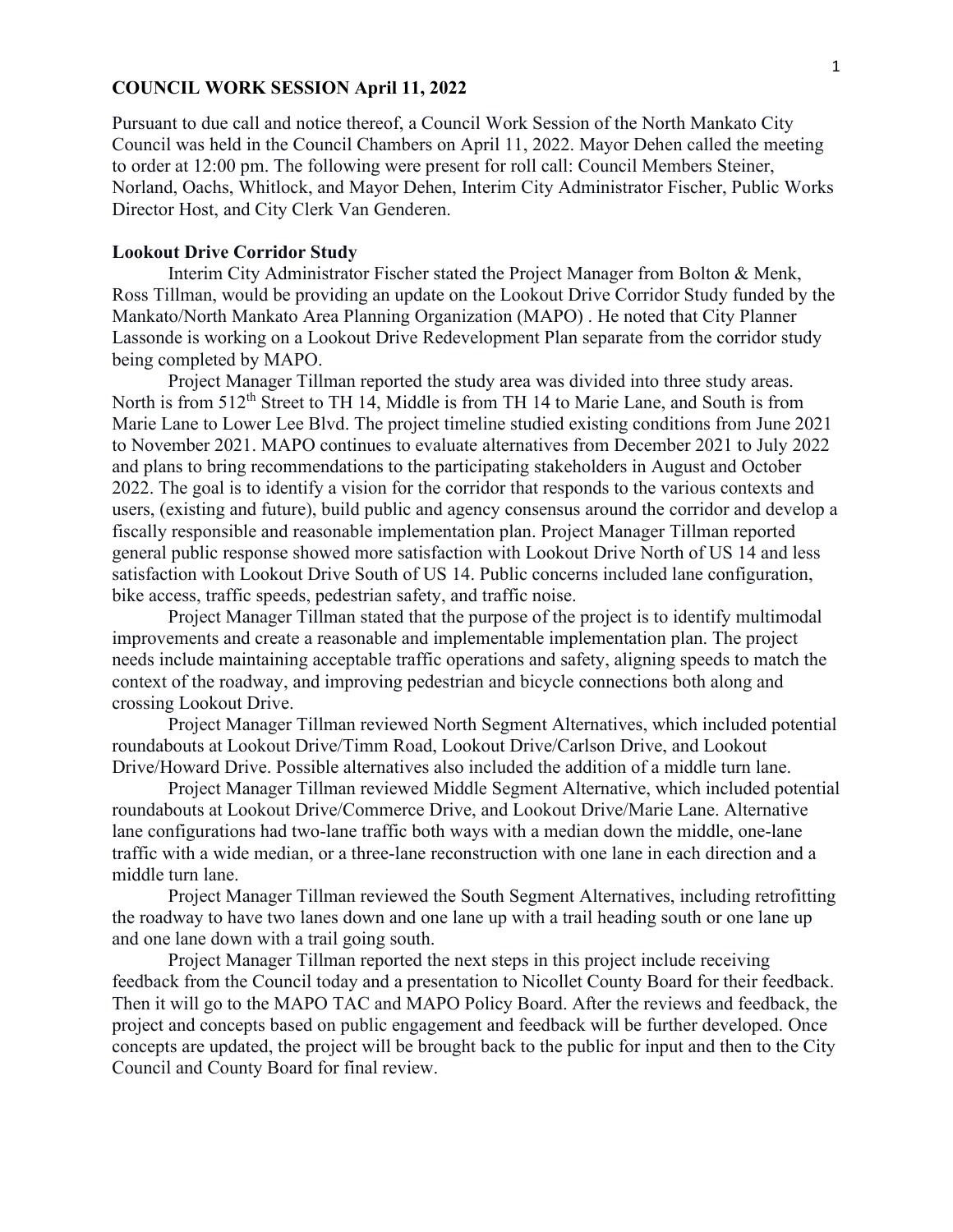## **COUNCIL WORK SESSION April 11, 2022**

Council Member Oachs noted concerns about roundabouts due to the number of children using the corridor to travel to school. Project Manager Tillman stated that the proposed roundabouts would be single lanes, reducing driver distraction.

Discussion was held concerning the speed on the road and options to calm traffic by implementing a median or other options. Mayor Dehen expressed concerns about the use of medians if the plan for the area is additional commerce. A discussion was also held concerning bicycle and pedestrian use of the area. A discussion was held concerning the posted speed, and Project Manager Tillman stated the study would not recommend a speed, but through design, the study would help control the speed. Mayor Dehen requested the plan be returned to the Council with suggested phases to help manage the changes and expenditure of funds.

# **Annual Parks, Solid Waste, Recycling Report**

Public Works Director Host reported the Parks Department's objectives are Safety, Quality, and Productivity. He reported that 60% of Park Department hours are spent on park rounds, mowing/trimming, flowers, Caswell Park and Swim Facility support. The North Mankato Park system has 4.5 full-time employees and hires between 10 and 12 seasonal employees. The staff manages 280 acres of green space, 20 playground structures, 100 natural prairie acres, and 10 miles of trail.

Public Works Director Host reported opportunities for the Park system include an expanded event schedule, new equipment, and searching for grant funding to support the Parks plan. Challenges include staffing, which includes the struggle to locate seasonal help and the need for additional staff for the Parks department. The current staff does a great job of working to meet the community's needs, but the growing community puts a strain on the Parks department. Additionally, the staff provides a lot of support for the pool and Caswell Sports which is a significant number of person-hours. The City is attempting to replace playground equipment, but aging infrastructure means there is some equipment beyond its useful life that is not scheduled for replacement.

Public Works Director Host reviewed Solid Waste. He noted West Central Sanitation is contracted for residential pickup and averages 3,400 tons of pickup per year. The fund has been subject to rate increases from \$80.56 per ton in 2013 to \$98.32 per ton in 2022, for an average yearly increase of \$1.97 per ton—the Spring Junk Event averages 244.25 tons with 234 craft hours and \$7,730 per event. The Fall Junk Event averages 190.5 tons with 156 craft hours and \$8,660 per event. The drop-off costs more due to weekend hours and overtime. The challenge facing the junk clean-up events is the cost of mattress and box spring recycling.

Public Works Director Host reviewed recycling. The residential recycling is contracted with West Central and averages 1,480 tons per year. Tonnage peaked in 2018 and 2019. Rates for recycling have remained steady. He noted it is harder to find users to recycle. The department also manages the compost site, open for brush and tree waste.

Mayor Dehen suggested additional publications on recycling to encourage users. A discussion was held concerning the rising cost of mattresses and box spring recycling.